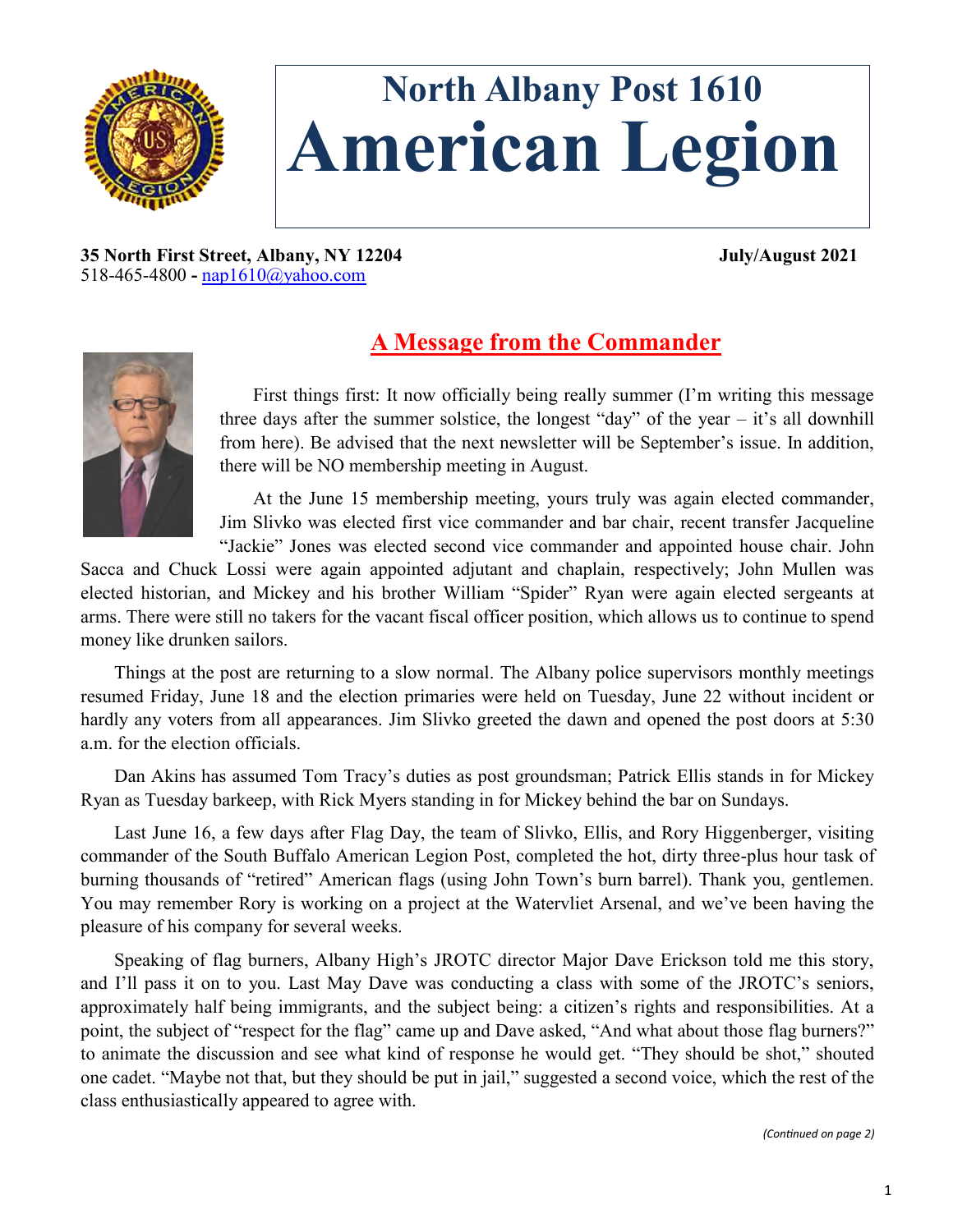Then, the quietest class member, EhBlu Say, spoke. She said, "My family is from Burma (now Myanmar). There is only one party there. We had no rights. We had no freedom. We could not live there. We had to flee to America. The American flag represents freedom."



EhBlu Say

"What about our history of slavery? What about our internment of Japanese Americans during World War II?" Erickson interrupted. "People did that to other people," EhBlu responded. "The American flag is the symbol of an ideal. Nothing should happen to the protesters who burn the American flag." EhBlu Say got the final word in senior class that day.



**Lawrence Wiest Commander**

#### **Chaplain's News**

**Deceased: Donna G. Breslin, Auxiliary - May 6, 2021**

**Sick Call:**

- **Mike Conners - Legion**
- **Mickey Ryan - Legion**
- **Prayers needed for Tom Curran - Legion (husband of Dorothy Curran, Auxiliary). Also needed for Marc Delisle (son of Joann Delisle, Auxiliary).**
- **Gail Riley - Auxiliary, is home recovering from recent knee surgery and is wished a speedy recovery.**

## **Auxiliary News**

The Poppy distribution was held in May and was successful even with the small number of members that offered to help. Price Chopper came thru for us and allowed our presence at the Loudonville and Watervliet stores.

Placing flags at St. Agnes Cemetery brought several Auxiliary members out to help. Got a little wet, but we were prepared for it. It was a very worthwhile project.

Our elections were held at our June meeting and myself, Jan Precopia, Dorothy Curran and Sheila Savage will continue as President, VP, Treasurer and Secretary respectively. We will now have co-Chaplains: Peg Hovish and Kathy Schmitz-Morfe.

I hope everyone will start thinking about sending their dues in for the upcoming 2021- 22 year. Jan Precopia is still membership chair and dues have remained the same as last year: \$25 for seniors and \$8 for juniors (under 18 yrs. old). Please start thinking about whom you might know that could join us in helping veterans and military and their families. Send dues to Jan at 1160 New Scotland Rd., Albany, NY 12208.

See everyone again in September!

**For God and Country, Judy Benner President**

If you know of anyone who is sick or has passed, please contact our Chaplains Charles Lossi at 518-438-6336 or Peggy Hovish (518-785-3485 or [phovish@nycap.rr.com\)](mailto:phovish@nycap.rr.com) or Kathy Schmitz-Morfe  $(518-495-2955)$  or [ksmorfe@gmail.com\)](mailto:ksmorfe@gmail.com). Or, newsletter editor Gretchen Riley ([ghodges220@yahoo.com](mailto:ghodges220@yahoo.com) or 518-526-8753).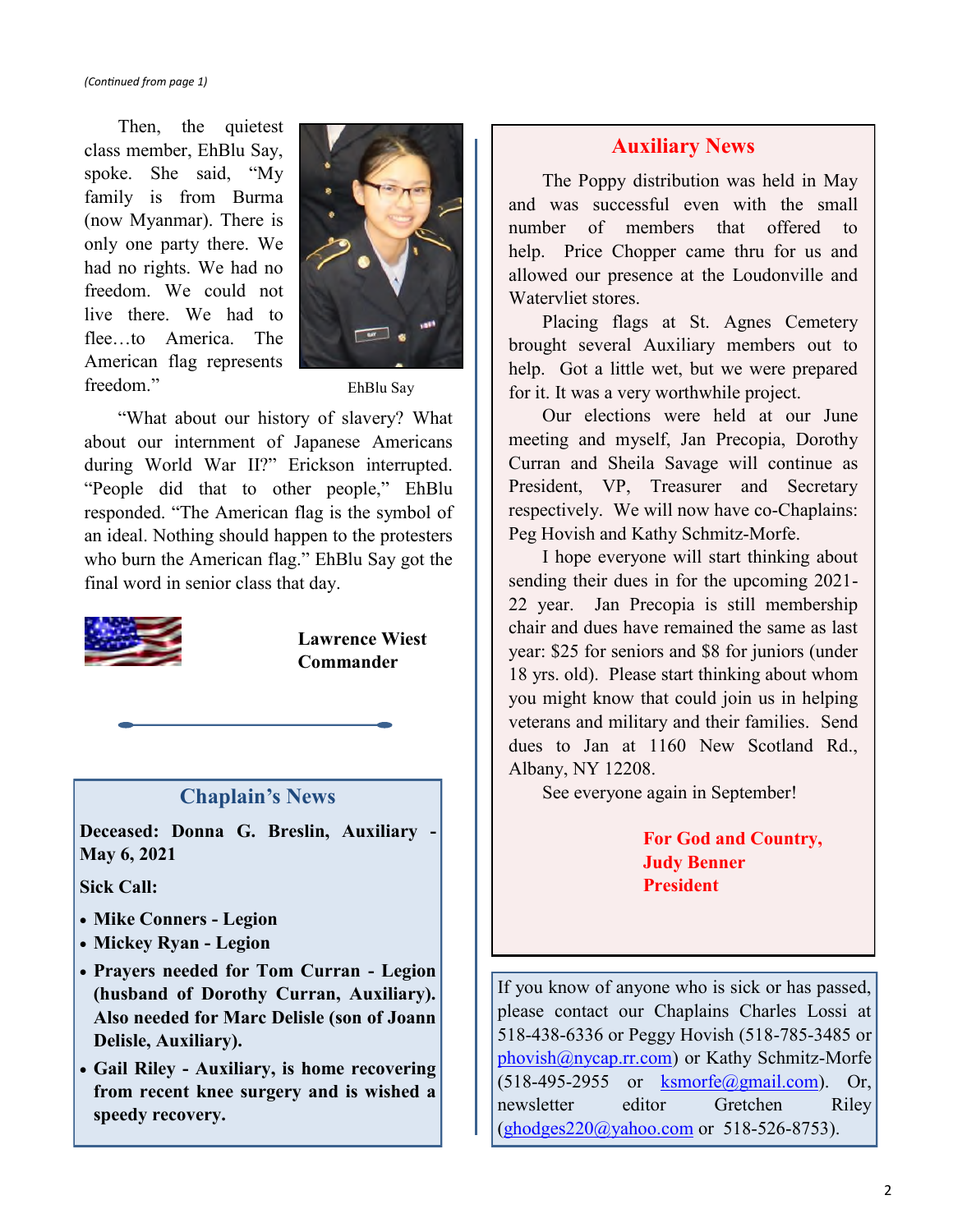

Sunday, May 30, 2021: Laying of wreath at St. Agnes Cemetery. L to R: Judy Benner, Auxiliary President; Tom Tracy, Legionnaire; and Patricia Erickson, daughter of Major Dave Erickson, up from Aberdeen, MD for the occasion.



Memorial Day at the Post, Monday May 31, 2021, readers of the post's deceased members' names (all twenty-four pages of them). Front row, from left: Kathy Schmitz-Morfe, Sheila Savage, Jan Precopia, Judy Benner; second row, from left: Tom Tracy, Lawrence Wiest, Chuck Lossi, John Sacca. Photo by John Town.





May 4, 2021 - Auxiliary's Memorial Day Remembrance ceremony.

L to R: Gretchen Riley, Sally Legendre, Peg Hovish, Dorothy Curran, Judy Benner and Gail Riley.



June 8, 2021 - Tom Tracy at his Hail and Farewell at the Post holding the plaque given to him .